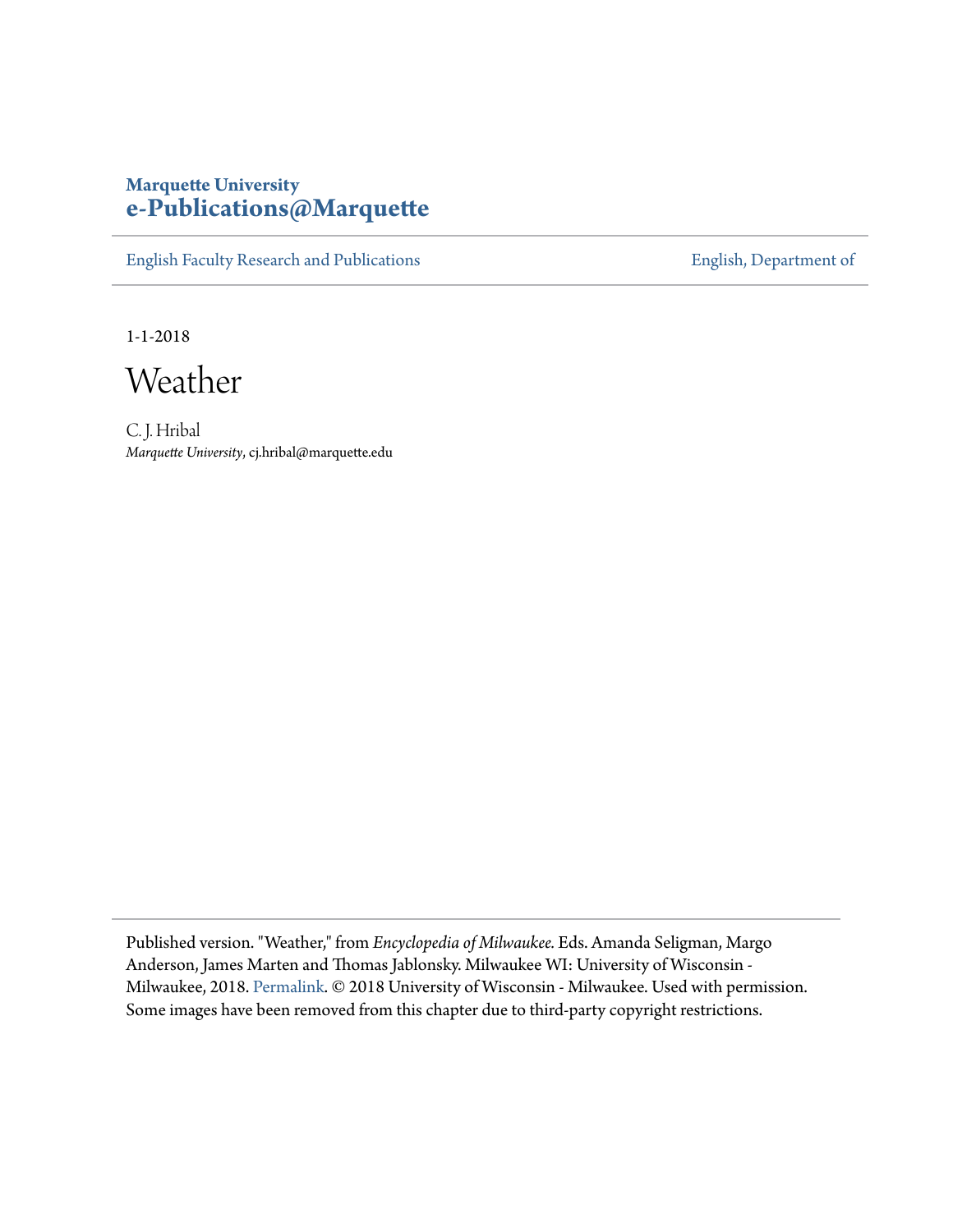# Weather

 Milwaukeeans love to boast about their weather almost as much as they love to complain about it. I'm reminded of an old song by John Martyn, "Bless the Weather." It's a love song of lament—the refrain noting that what the weather giveth, the weather taketh away: "Bless the weather that brought you to me//Curse the storm that takes you away."<sup>1</sup> For Milwaukeeans, the beloved and the cursed IS the weather.

 We take great pride in our extremes, filling up our social media with screenshots of brutal temperature recordings on our weather apps and pictures of cars buried in snow drifts. Floodwaters so high people post YouTube videos of wading chest- deep down Oakland Avenue. Blizzards that take days to dig out from and that everyone talks about for years afterwards. Heat waves that kill people. Hail the size of baseballs. Derecho winds and tornadoes recorded over 110 miles an hour, knocking down trees and powerlines, casting whole neighborhoods into darkness.

 Certainly the weather extremes are what we remember, what we talk about in Milwaukee. When people move away, they usually cite the cold and the (to them) unending winter. New arrivals, particularly from southern or western climes, are overcoats, gloves, scarves, hats, boots, and the endless layering that must go on before you set foot outside. Jokes are told: "There are only two seasons in Milwaukee—winter and road construction" (or its variation, "winter and a period of decidedly poor sledding"). Given the Plains to the west, there is nothing, it would seem, during the winter to stop the wind and the cold fronts they bear from the mountains of Colorado or from Canada (those famed "Alberta Clippers") that ram snow, wind, and astounded by the wardrobes they must acquire to get through the winter—flannel, down, wool, sweaters and fleeces and cold through Milwaukee with eye-watering force.

 Die-hard Milwaukeeans will offer up that such weather "builds character," and chortle at those stunned by winter's casual brutality, but we're also fiercely defensive of our everyday weather as well. I don't know how often I've been told by people who call one coast or another home (and who've never been in the Midwest except to change planes in Chicago) that it must be hard living in a place where evidently the sun never shines, where it is grey all the time, as though the weather itself was in cahoots with our bleak, fly-over lives. In the Kevin Smith film Dogma, two angels kicked out of heaven are condemned to Milwaukee. They hang out at the airport. Over their shoulders, it is nothing but grey out the windows. Just to remind us this is Milwaukee (the scene was actually filmed in Pittsburgh), someone is selling cheeseheads in the background, his stall labeled "Cheesehead Country." The camera pans past the lower part of a poster as the angels Loki (Matt Damon) and Bartleby (Ben Affleck) walk past it.<sup>2</sup> The poster reads, "Wisconsin Winter Magic." And then one of the angels concocts a plan to get them out of their particular hell, which is Milwaukee.

 Milwaukeeans know this. And so our Facebook feeds are filled with photos featuring gorgeous sunsets and armadas of cumulus clouds stacked and drifting across cerulean skies. "See? See? We have nice weather here, too!"

 We take pride as well (good Midwesterners that we are), in Lake Michigan's moderating effect on the weather. So much so that "Lake Effect" is used as a name for both a smooth jazz musical group and a punk band (one of the latter's songs is "Great Lakes Powerviolence,"<sup>3</sup> which sounds just like what it seems—no, you don't need to listen to it). "Lake Effect" is also the name for the Milwaukee arts and culture show produced by WUWM, Milwaukee's NPR station.<sup>4</sup>

 This so-called "lake effect" helps ameliorate both the hottest temperatures in summer and the colder temperatures in winter—at least for those living within about a mile or mile and a half of the lake (the effect dissipates as you go west). Milwaukee grew fastest around its lakefront, and some of its most expensive homes—in the years before central air and heating—were built along the lake. They were taking advantage not only of the water source but of the lake's naturally moderating effect, first written about by our weather's earliest chronicler, Increase Lapham (about which more later).<sup>5</sup> Lake Michigan is both colder than the nearby landmass of Milwaukee during the summer and warmer than the landmass in the winter. The airmass over the lake is thus cooler or warmer than the adjacent landmass, and lake breezes bring those airmasses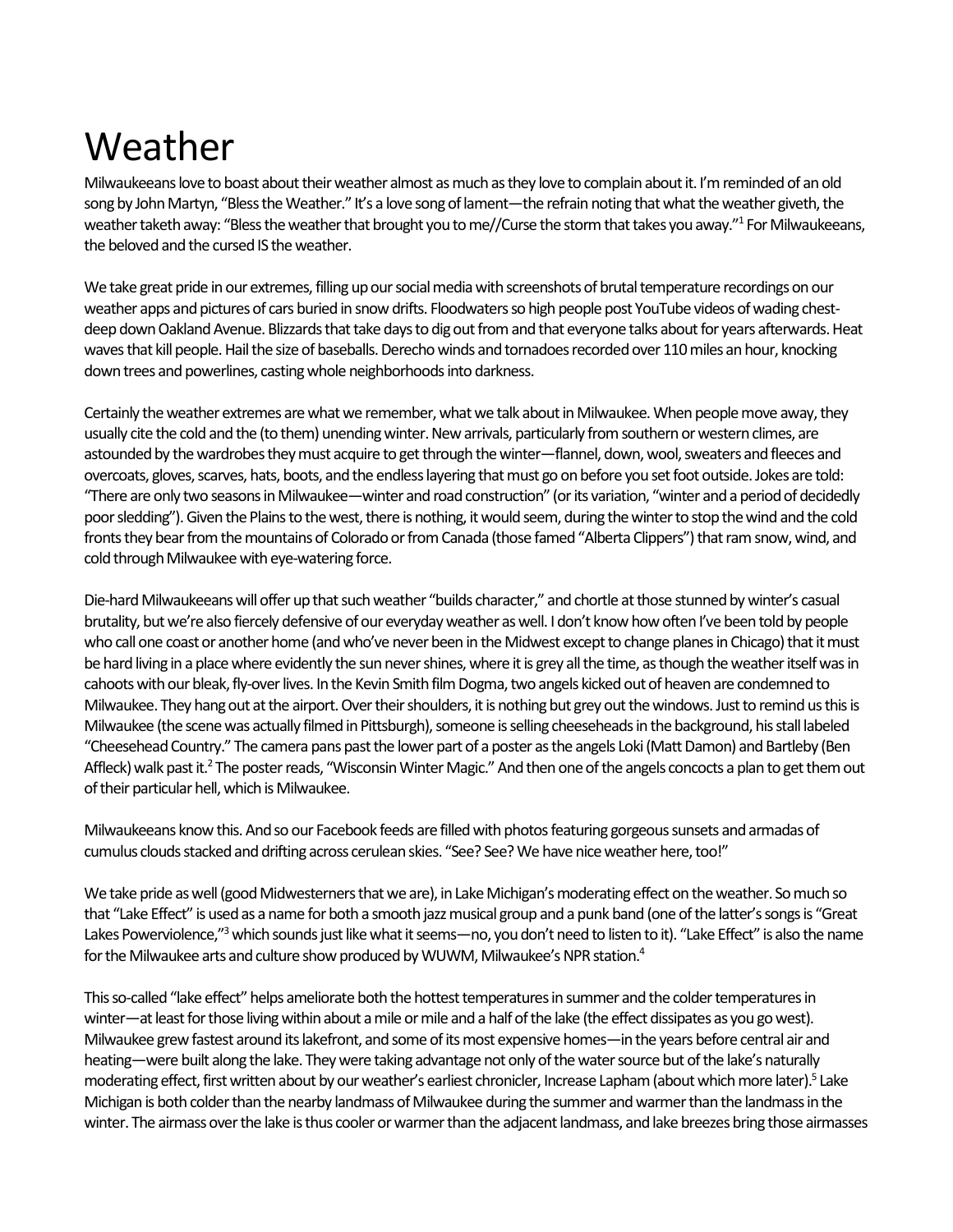onshore—and we go, "Ahhh!" and proclaim happily that it's "Cooler near the lake." That's another phrase we love to utter. You can't hear a weather report during the summer months without a meteorologist uttering it, and you can even wear it on your chest via T-shirts that feature a drawing of a red and white picnic cooler and a drawing of Lake Michigan (cooler by the lake—get it?). $6$ 

 But that lake effect also brings lake effect snow as well—colder air moves over the warmer surface of the lake and picks up water vapor, which rises into the colder air above, then freezes and gets redeposited on the city, sometimes adding several extra inches onto snowstorms, or even giving the lakefront snow when inland there isn't any.

 No doubt this contributes to Milwaukeeans having a deeply ambivalent, even philosophical relationship with our weather, leavened with a certain amount of humor. Comme ci, comme ça. "Don't like the weather? Wait five minutes, it'll change," Milwaukeeans say, which might explain why we huddle in front of our televisions and our smart phones, checking the weather somewhat incessantly.

 We are aided in our mania by the local television stations, which offer "storm teams" and "first alerts" and "interactive radar" and "ready weather" and "weather plus" and compete with each other for who offers the forecast soonest, usually splitting their coverage into "first forecast" at the top of the news show, and then offering a longer weather segment just before sports, with a final "toss" back to the station's meteorologist for a pithy "what tomorrow will be like" bit to close their coverage.

 We have historical precedence for this focus on weather. Even before Wisconsin became a state, Increase Lapham began recording weather data at his home (on what is now West McKinley Avenue and 3rd Street, near the Milwaukee River), starting in 1837.<sup>7</sup> Lapham was named Milwaukee's first observer for the Smithsonian Institution, which was the initial data collection agency for the Department of Agriculture.<sup>8</sup> The job was then handed to the Department of the Army, because weather and climate data was collected via the Signal Service.<sup>9</sup> Lapham not only collected his own data, he collated the data data—essentially our nation's first weather forecasts.<sup>10</sup> Lapham was also the person who first noticed, recorded, and produced a map of our fabled "lake effect."<sup>11</sup> from other observers, forwarding that along, too. By November 1870, Lapham was including "probabilities" along with his

 It's safe to say our National Weather Service was the brainchild of Lapham, one of Milwaukee's most weather-obsessed citizens. Noting the number of ships on the Great Lakes lost or imperiled by not knowing what was coming, Lapham also lobbied hard (for over thirty years!) for a national storm warning system.

 The Civil War put that push on hiatus, but after the war—and after a disastrous storm that swept the Great Lakes in November of 1869, in which "some ninety-seven vessels had been wrecked, thirty-five of them total losses, precious cargo was lost, and scores of sailors drowned,"<sup>12</sup> President Grant signed a resolution in 1870 that the Secretary of War "provide for taking meteorological observations at the military stations in the interior of the continent and at other points in the States and Territories…and for giving notice on the northern [Great] lakes and on the seacoast by magnetic telegraph and marine signals, of the approach and force of storms."13

 Lapham's legacy also greatly benefited Milwaukee's commercial life. A city where shipping traffic via water came to a dead halt once the harbor froze over was one thing. But frost and freezes also affected goods shipped by rail and cart and truck. By 1895 the Weather Service was issuing "cold wave signals"—notices for when it would be too cold to ship beer (and fruits and vegetables, those other staples of life, of course). Brewers and produce wholesalers timed their shipments based on these signals. Signals were also installed in the harbor at the mouth of the river so traffic heading out would know the wind direction, aiding navigation.<sup>14</sup> For a city so dependent on water transport for shipping and fishing and pleasure craft, knowing the weather has been invaluable.

 Eventually the duties of collecting weather data and maintaining that storm warning system were transferred to the Department of Agriculture, which established the Weather Bureau (in 1891), and then to the Department of Commerce,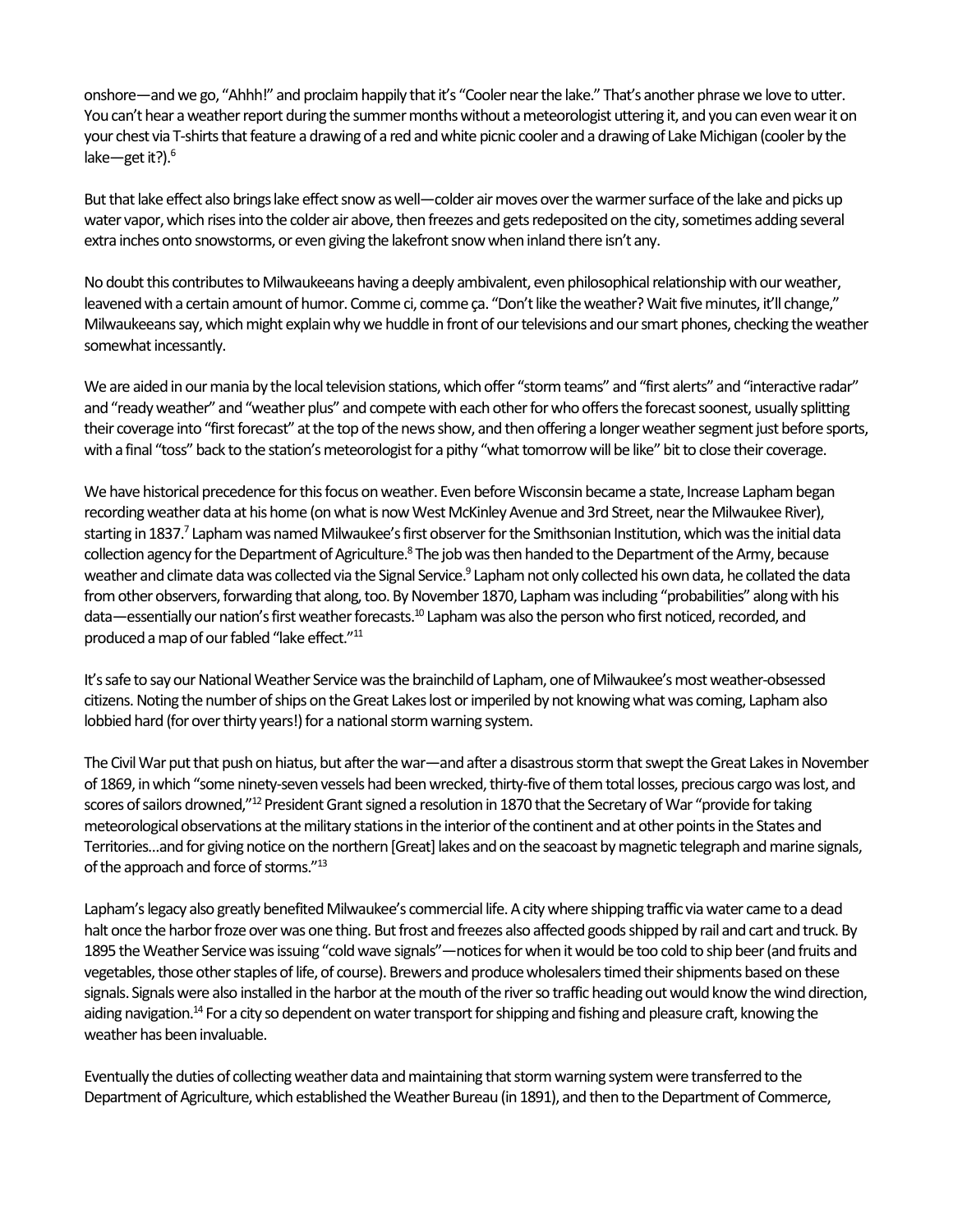which is when the Weather Bureau became the U.S. National Weather Service, which is now run by the National Oceanic and Atmospheric Administration within the Commerce Department.<sup>15</sup>

 That move of the Weather Bureau from the Department of Agriculture to the Department of Commerce in 1940 also signals the country's shift from an agrarian-based economy to a manufacturing- and commercial-based one—not surprising given we were on the eve of the Second World War. Nineteen forty was also when the city's official collection point for weather data was shifted from its downtown location to what was then called General Mitchell Field (the collection site had moved around downtown, starting in 1870, from Lapham's house to the Chamber of Commerce Building, to the Insurance Building, to the Mitchell Building, to the Federal Building).<sup>16</sup> The movement of people had become as important as the movement of goods. Perhaps indicating still another shift, from urban areas to suburban ones, in the 1990s the official weather forecast site was changed again, to Sullivan, WI, a few miles west of Dousman. This also recognized that Milwaukee's urbanization had created a heat island over the city, producing readings that differed quite a bit from the surrounding areas.

 For standardization's sake, having weather data readings at the airport (and later outside the heat dome of the city), and shifting to an automated system for those readings, which were made on the minute, 24 hours a day, made sense, but these were buttressed by thousands more human observers who made daily readings as well—and could actually help with things like correctly observing snowfall totals, which automated machines don't do as well.

 Still, just like those boaters in the harbor, ordinary Milwaukeeans wanted a way to keep an eye on the weather (even before the local news programs began giving us thrice-hourly fixes), and in 1956, our prayers were answered. The Wisconsin Gas Company installed a flame-shaped beacon atop their Art Deco downtown headquarters, the neon light (the fire department nixed an actual gas flame) changing colors to indicate changes in the weather. At one time almost everyone in Milwaukee could recite the jingle:

 When the flame is red, it's warm weather ahead! When the flame is gold, watch out for cold!

When the flame is blue, there's no change in view!

When there's a flickering flame, expect snow or rain!<sup>17</sup>

 As weather forecasts go, it was crude but homey, not unlike the "red sky at night, sailor's delight, red sky at morning, sailors take warning" rhyme I learned from my father. Still, Milwaukeeans loved it. So much so that when Wisconsin Gas (actually Wisconsin Energy Corporation by then) sold the building to a developer who temporarily turned the flame off to assess the costs of keeping it running, the new owners were inundated with calls and emails from people wondering (some angrily) what had happened.<sup>18</sup>

 Now the flame is powered by LED lights, and the color scheme has expanded well beyond red-gold-blue, lighting up for sports teams and charity events. You can pack the entire US Weather Service in your pocket via phone app now as well, of course, but there's something charming and very Milwaukee-like in still checking Milwaukee's skyline for the bright flame that tells you in brief what tomorrow's weather will be. Oh, and there's an app (Milwaukee Gas Light) that will give you the weather in brief, accompanied by the correct corresponding picture of the Gas Light flame, so wherever you are (you're not limited to Milwaukee), the flame goes with you.19

 Not that a forecast predicting precipitation and cold, say, would stop most Milwaukeeans from going out anyway. John Gurda reports in Cream City Chronicles: Stories of Milwaukee's Past (a book at least partially organized by the seasons), that Milwaukee's first game of golf happened in November (November!) of 1894, and that "The group continued to play even after the first snowfall, using red balls to avoid unfindable lies."<sup>20</sup> Gurda also reports on how people, stuck in months and months of winter, would skate for two miles from Wisconsin and Van Buren to the harbor's mouth, and how the river itself, frozen solid, became a thoroughfare for traffic and commerce, and even a winter race course.<sup>21</sup> It's also not an accident that then, as now, people combatted cabin fever with some serious drinking, and that musicians were imported to play "cotillion parties."<sup>22</sup>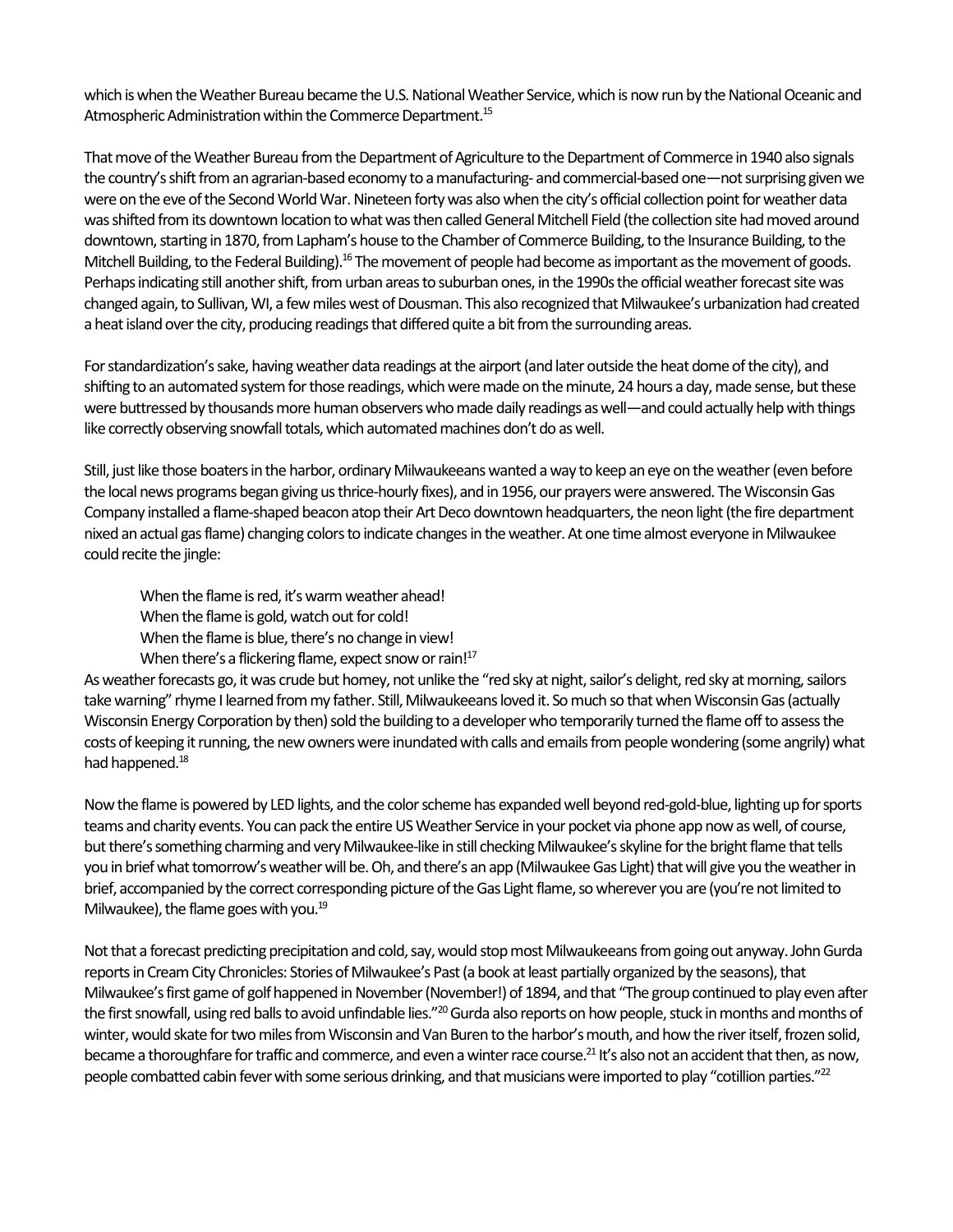our climate and to our weather, but in the near term we bask in longer falls, more moderate winters. And we are still shaped by the extremes of our past, and delight in both blessing and cursing the weather. Once I was in Invention and bonhomie in the face of adversity: these are Milwaukeean traits shaped at least in part, no doubt, by the weather that flies in our faces. Global warming might bring permanent, possibly catastrophic, changes to Asheville, NC during what for them was an unbearable cold snap, the temperatures falling into the teens. Someone from their local weather crew was dispatched to interview people emerging from the downtown restaurants, asking them how they were going to cope with such horrible, life-threatening temperatures.

A microphone was shoved in my face. "What does this weather mean for you?" the weather person asked.

"I come from Milwaukee," I replied. "And we have a word for this kind of weather."

"You do? What is it?" the reporter asked me.

I smiled. "We call it 'spring.'"

#### C. J. Hribal

### Footnotes

- 1. **[^](https://emke.uwm.edu/entry/weather/#_ftnref1-entry)** John Martyn, "Bless the Weather," *Bless the Weather*, Island Records, 1971.
- 2. **[^](https://emke.uwm.edu/entry/weather/#_ftnref2-entry)** Kevin Smith, "*[Dogma](http://www.imdb.com/title/tt0120655/)* (1999)," IMDb, accessed on December 11, 2017.
- 3. **[^](https://emke.uwm.edu/entry/weather/#_ftnref3-entry)** Martin Defatte, ["Lake Effect 'Great Lakes Powerviolence,](http://www.mkepunk.com/releases/hardcore/lake-effect-great-lakes-powerviolence/)'" MKEPunk.com, October 12, 2012, accessed on December 10, 2017.
- 4. **[^](https://emke.uwm.edu/entry/weather/#_ftnref4-entry)** ["Lake Effect,](http://wuwm.com/programs/lake-effect#stream/0)" WUWM.com, accessed December 27, 2017.
- Climate Center website, September 2006, accessed April 21, 2016, 1-2. 5. **[^](https://emke.uwm.edu/entry/weather/#_ftnref5-entry)** Glenn Conner, ["History of Weather Observations, Milwaukee, WI, 1837-1948,](http://mrcc.sws.uiuc.edu/FORTS/histories/WI_Milwaukee_Conner.pdf)" Midwestern Regional
- 6. **[^](https://emke.uwm.edu/entry/weather/#_ftnref6-entry)** Mark Baden, ["Weather Blog: Lake Michigan's Revenge,](http://www.wisn.com/article/weather-blog-lake-michigans-revenge/9160063)" WISN.com, March 20, 2017, accessed December 27, 2017.
- 7. **[^](https://emke.uwm.edu/entry/weather/#_ftnref7-entry)** Conner, ["History of Weather Observations, Milwaukee, WI, 1837-1948,](http://mrcc.sws.uiuc.edu/FORTS/histories/WI_Milwaukee_Conner.pdf)" accessed April 21, 2016, 5.
- 8. **[^](https://emke.uwm.edu/entry/weather/#_ftnref8-entry)** Conner, ["History of Weather Observations, Milwaukee, WI, 1837-1948,](http://mrcc.sws.uiuc.edu/FORTS/histories/WI_Milwaukee_Conner.pdf)" accessed April 21, 2016, 34.
- 9. **[^](https://emke.uwm.edu/entry/weather/#_ftnref9-entry)** Martha Bergland and Paul G. Hayes, *Studying Wisconsin: The Life of Increase Lapham* (Madison, WI: Wisconsin Historical Society Press), 315.
- [Milwaukee, WI, 1837-1948,](http://mrcc.sws.uiuc.edu/FORTS/histories/WI_Milwaukee_Conner.pdf)" accessed April 21, 2016, 56-57. 10. **[^](https://emke.uwm.edu/entry/weather/#_ftnref10-entry)** Bergland and Hayes, *Studying Wisconsin*, 315-316; and Conner, ["History of Weather Observations,](http://mrcc.sws.uiuc.edu/FORTS/histories/WI_Milwaukee_Conner.pdf)
- 11. **[^](https://emke.uwm.edu/entry/weather/#_ftnref11-entry)** Bergland andHayes, *Studying Wisconsin*, 301-302.
- 12. **[^](https://emke.uwm.edu/entry/weather/#_ftnref12-entry)** Bergland and Hayes, *Studying Wisconsin*, 312-313.
- 13. **[^](https://emke.uwm.edu/entry/weather/#_ftnref13-entry)** Conner, ["History of Weather Observations, Milwaukee, WI, 1837-1948,](http://mrcc.sws.uiuc.edu/FORTS/histories/WI_Milwaukee_Conner.pdf)" accessed April 21, 2016, 35.
- 14. **[^](https://emke.uwm.edu/entry/weather/#_ftnref14-entry)** Conner, ["History of Weather Observations, Milwaukee, WI, 1837-1948,](http://mrcc.sws.uiuc.edu/FORTS/histories/WI_Milwaukee_Conner.pdf)" accessed April 21, 2016, 58- 59.
- 15. **[^](https://emke.uwm.edu/entry/weather/#_ftnref15-entry)** Conner, ["History of Weather Observations, Milwaukee, WI, 1837-1948,](http://mrcc.sws.uiuc.edu/FORTS/histories/WI_Milwaukee_Conner.pdf)" accessed April 21, 2016, 43 and 59.
- 16. **[^](https://emke.uwm.edu/entry/weather/#_ftnref16-entry)** Conner, ["History of Weather Observations, Milwaukee, WI, 1837-1948,](http://mrcc.sws.uiuc.edu/FORTS/histories/WI_Milwaukee_Conner.pdf)" accessed April 21, 2016, 5.
- 17. **[^](https://emke.uwm.edu/entry/weather/#_ftnref17-entry)** Micaela Martin and Michelle Maternowski, ["An Update on the Story behind the 'Flame' on Wisconsin](http://wuwm.com/post/update-story-behind-flame-wisconsin-avenue#stream/0)  [Avenue,](http://wuwm.com/post/update-story-behind-flame-wisconsin-avenue#stream/0)" WUWM.com, May 15, 2017, accessed on December 27, 2017.
- 18. **[^](https://emke.uwm.edu/entry/weather/#_ftnref18-entry)** Molly Snyder, ["Up Close and Personal with the Wisconsin Gas Light Building 'Flame,'"](https://onmilwaukee.com/buzz/articles/wisconsingasbuildingflame.html) September 5, 2011, accessed April 21, 2016.
- stefaniksoftware.com, August 22, 2013, accessed on April 21, 2016. 19. **[^](https://emke.uwm.edu/entry/weather/#_ftnref19-entry)** Steven Stefanik, ["When the Flame Is Blue, There's No Change in View!,](http://www.stefaniksoftware.com/blog/when-the-flame-is-blue-theres-no-change-in-view/)" Stefanik Software Blog,
- 20. **[^](https://emke.uwm.edu/entry/weather/#_ftnref20-entry)** John Gurda, *Cream City Chronicles: Stories of Milwaukee's Past* (Madison, WI: Wisconsin Historical Society Press), 193.